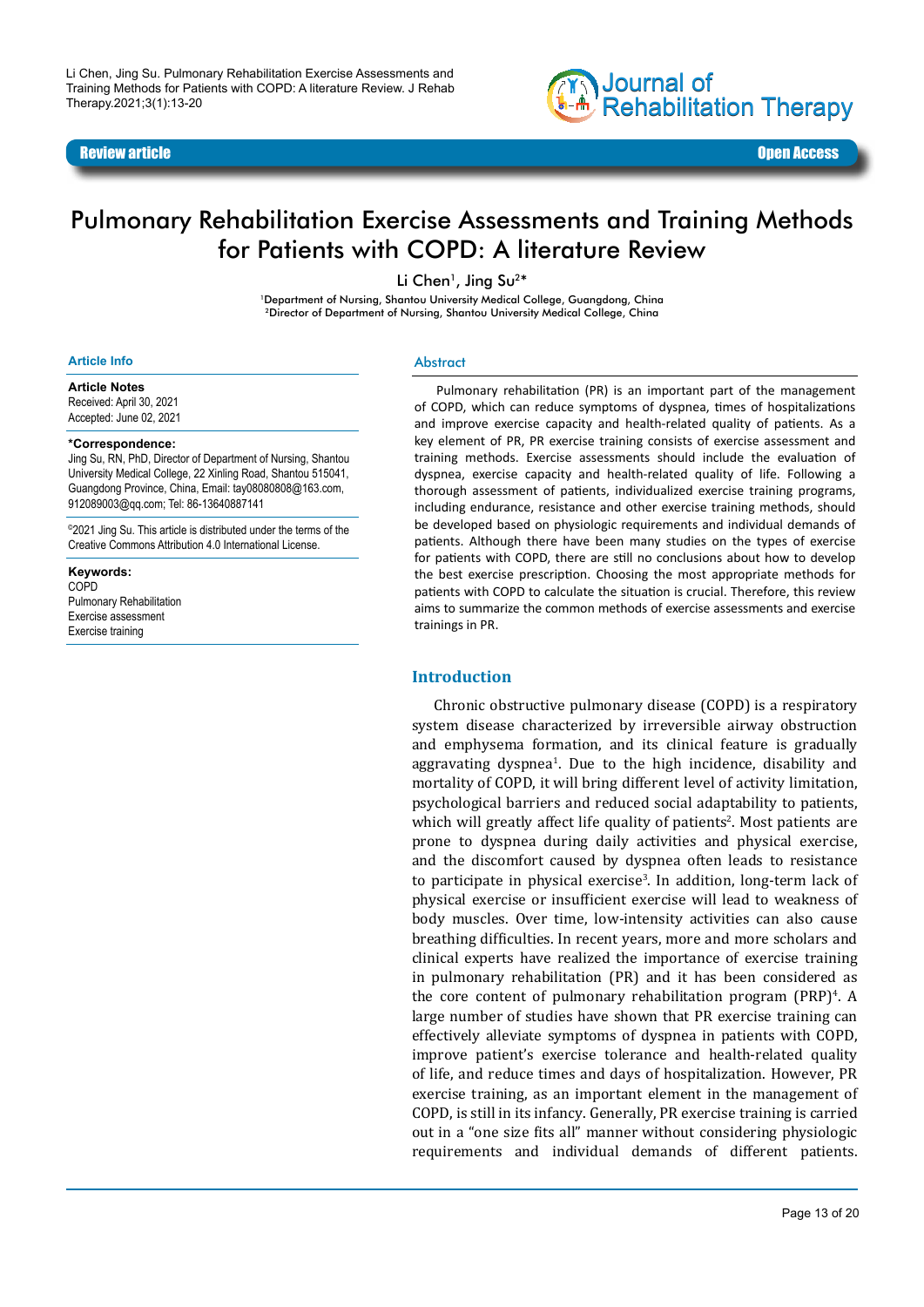Therefore, this review focuses on exercise assessments, exercise training methods, frequency, duration and intensity for patients with COPD.

# **Pulmonary Rehabilitation Assessments**

The American Association for Cardiovascular and Pulmonary Rehabilitation (AACVPR) first advocated exercise assessments of patients in 1995, and this concept was reinforced in the AACVPR Guidelines for Pulmonary Rehabilitation Programs, published in 2006<sup>5</sup>. In the same year, the American Thoracic Society and the European Respiratory Society (ATS/ERS), in their published Practice Guidelines for Pulmonary Rehabilitation, also recommended the inclusion of patient exercise assessment in clinical practice, including assessments of dyspnea symptoms, exercise capacity, and health-related quality of life  $(HRQL)^{6,7}$ . It is important to perform exercise assessments on patients before and after PR exercise training, and the results of it can help optimize the development of care protocols and provide individualized exercise programs for patients to receive better therapeutic interventions.

# **Assessment of dyspnea symptoms**

Patients with chronic lung diseases may have ventilation restrictions during exercise. Therefore, the American College of Sports Medicine (ACSM) believes that the use of age-predicted heart rate to estimate peak oxygen uptake is not entirely appropriate for exercise assessment of patients. It may be necessary to modify the traditional testing protocol based on the dyspnea symptoms and functional status of patients<sup>8</sup>.

Dyspnea is one of the most common symptoms of patients with COPD. Evaluate and record the level of dyspnea that occurs before, during, and after the patient's PR exercise training is of great significance, which can help adjust the individualized exercise training program for patients. Table 1 lists some of the commonly used scales for evaluating dyspnea, among which, the modified British Medical Council (mMRC) scale and the Borg scale are now more widely used in clinical practice due to the advantages of fewer items and the convenience of being used by telephone, cell phone, and other communication devices<sup>9</sup>. The Borg scale is usually used with the 6-minute walk test (6MWT) to better evaluate dyspnea and exercise capacity of patients<sup>10</sup>. The Visual Analogue Scale (VAS) is only suitable for evaluating dyspnea in a single patient and is not suitable for comparison between several different patients<sup>11</sup>. The Modified Version of the Pulmonary Functional Status and Dyspnea Questionnaire (PFSDQ-M) can measure both level of activity-related dyspnea and fatigue in patients with COPD, providing a useful tool for clinical application and study of dyspnea symptoms and functional status $12$ . The Baseline Dyspnea Index/Transformation Dyspnea Index (BDI/TDI) is suitable for evaluating dyspnea in patients and for use during acute changes $13$ . The BODE index, in addition to being an index for evaluating patients' severity grading, it can also be used as a new assessment index for  $PR^{14}$ , but it is not yet widely used in clinical practice.

# **Assessments of exercise capacity**

Cardiopulmonary exercise test (CPET) has always been the gold standard for evaluating exercise capacity of patients with COPD<sup>15</sup>, and it is also an effective method to

| Assessment<br>methods | <b>Introduction</b>                                                                                                                                                                                                                                                                                           | <b>Function</b>                                                                                         |
|-----------------------|---------------------------------------------------------------------------------------------------------------------------------------------------------------------------------------------------------------------------------------------------------------------------------------------------------------|---------------------------------------------------------------------------------------------------------|
| mMRC <sup>9</sup>     | It is divided into 0-4 levels according to the level of activity of the patient when<br>shortness of breath occurs, with higher levels indicating that the patient is<br>more likely to have dyspnea.                                                                                                         | Assess the level of patient's dyspnea.                                                                  |
| Borg <sup>10</sup>    | It is composed of 0-10 levels from top to bottom, the higher the grade, the<br>more likely the patient is to have shortness of breath.                                                                                                                                                                        | Evaluate patient's breathing intensity and<br>dyspnea.                                                  |
| VAS <sup>11</sup>     | It consists of a horizontal or vertical segment with a length of 100mm. The<br>description of dyspnea degree is arranged at different positions on the line,<br>and the degree of dyspnea of the patient is reflected by measuring the<br>distance between the patient's markers and the end of "no dyspnea". | Use visual analogy to reflect and assess<br>patient's dyspnea.                                          |
| PFSDQ-M12             | It is a simplified version of the pulmonary functional status and dyspnea<br>questionnaire (PFSDQ). Contained 40 items, three dimensions: activity,<br>dyspnea, and fatigue.                                                                                                                                  | Used to evaluate the functional status and<br>dyspnea of patients with COPD.                            |
| BDI/TDI <sup>13</sup> | BDI consists of 3 parts: functional impairment, mobility, and effort. Each part<br>is composed of 4 levels; TDI is improved on the basis of BDI, and each part is<br>divided into 7 levels.                                                                                                                   | BDI evaluates dyspnea of a patient in a single<br>state, and TDI can show changes in baseline.          |
| BODE <sup>14</sup>    | It consists of four scores: body mass index, airflow obstruction, dyspnea<br>symptom and exercise capacity.                                                                                                                                                                                                   | Used to evaluate the severity of patients<br>with COPD and predict the progress and<br>mortality of it. |

**Table 1**. Assessment of Dyspnea Evaluation in Patients with COPD

Abbreviations: mMRC, modified British Medical Council; VAS, Visual Analogue Scale; PFSDQ-M, Pulmonary Functional Status and Dyspnea Questionnaire; BDI/TDI, Baseline Dyspnea Index/Transformation Dyspnea Index; BODE, body-mass, airflow obstruction, dyspnea symptom and exercise capacity index; COPD, chronic obstructive pulmonary disease.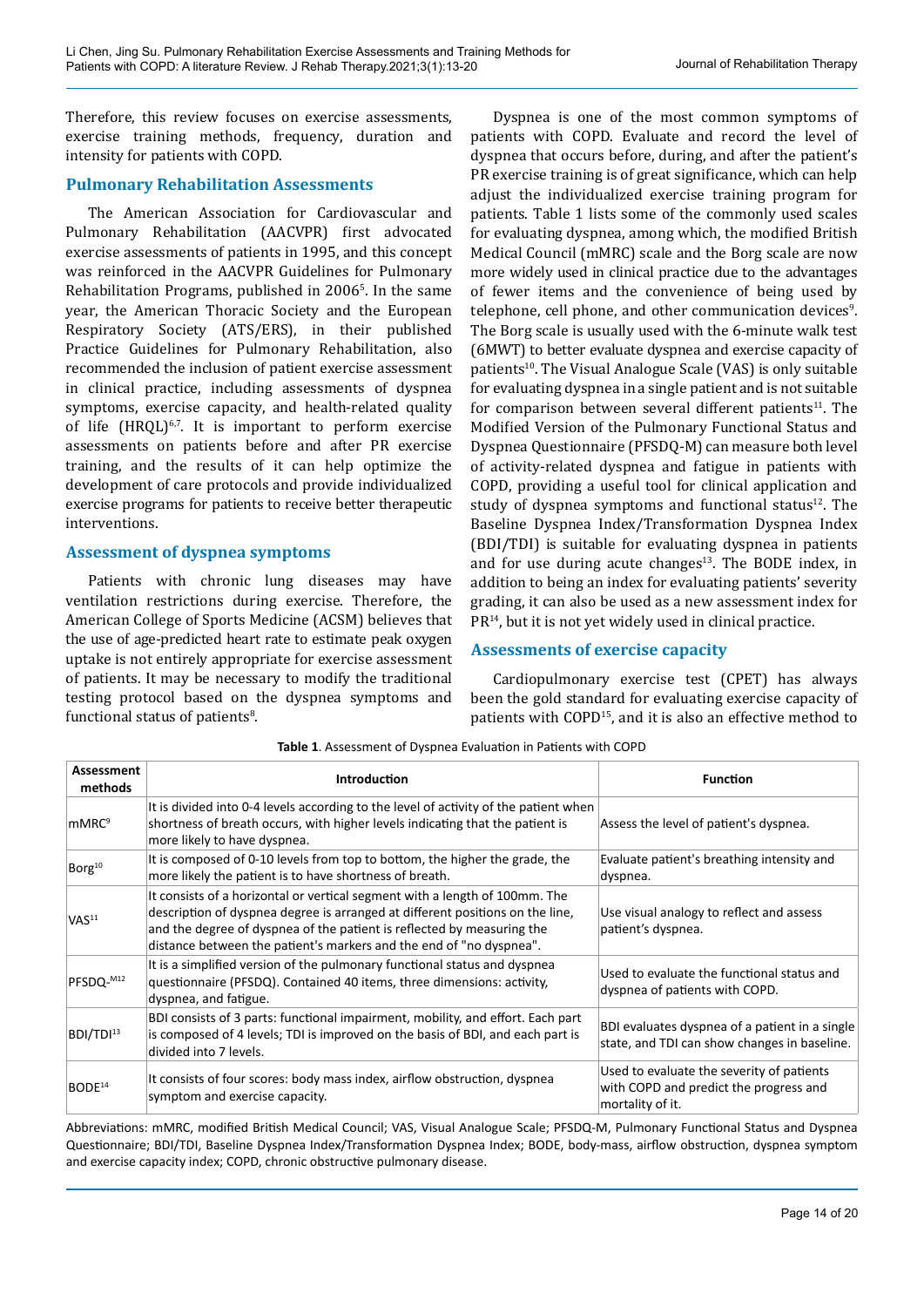| Assessment<br>methods  | <b>Introduction</b>                                                                                                                                                                                                                                                                        | <b>Function</b>                                                                                                                                           |
|------------------------|--------------------------------------------------------------------------------------------------------------------------------------------------------------------------------------------------------------------------------------------------------------------------------------------|-----------------------------------------------------------------------------------------------------------------------------------------------------------|
| $CPE^{T1}5$            | The test protocol is selected according to the purpose of the study and<br>the patient's physical condition. An appropriate exercise protocol allows<br>the patient to maintain continuous exercise for 6-12 minutes, including<br>incremental power exercise and constant power exercise. | To understand the interactions and storage<br>capacity between the cardiopulmonary and<br>circulatory systems and to assess maximal<br>exercise capacity. |
| $6$ MW <sup>T1</sup> 6 | Patients were asked to take a walk on foot to measure the maximum distance<br>they could reach in 6 minutes at the fastest speed they could tolerate.                                                                                                                                      | Assess exercise endurance.                                                                                                                                |
| $ISW^{T2}O$            | Patient walked back and forth in a corridor with a length of 10 meters, starting<br>at 0.5 m/s and increasing by 0.17 m/s. The distance walked was measured<br>when the patient reached maximum load or experienced discomfort.                                                            | Assess cardiopulmonary function.                                                                                                                          |
| $ESW^{T2}1$            | The maximum ISWT speed of the patient was first obtained according to the<br>ISWT protocol, and then the maximum walking distance that the patient could<br>reach was measured by walking at a steady speed of 85% of the maximum<br>ISWT speed.                                           | Assess exercise capacity.                                                                                                                                 |

#### **Table 2.** Assessment of Exercise Capacity in Patients with COPD

Abbreviations: CPET, Cardiopulmonary exercise test; 6MWT, 6-minute Walking Test; ISWT, Incremental Shuttle Walking Test; ESWT, Endurance Shuttle Walk Test.

assist in the development of PR programs and to evaluate treatment and rehabilitation outcomes. However, CPET requires more advanced equipment, and some hospitals are unable to meet its conditions. Many studies have shown that multiple indicators of simple and easy walking test have a good correlation with CPET, which can assist in testing patient's exercise capacity. Table 2 lists some commonly used walking tests for patients with COPD, among which, the 6-minute Walking Test (6MWT) is the most commonly used one. Because of its simple execution and does not require special equipment, it is easily accepted by patients, and it also suitable for elderly and frail patients and has more reference value for the evaluation of activities of daily living<sup>16</sup>. The 6-minute Walking Distance (6MWD) has been strongly associated with important clinical outcomes in patients with COPD, with shorter 6MWD indicating a greater increase in mortality<sup>17</sup>. However, it is not sensitive to different methods (e.g., Shuttle Walking Test and Straight-line Walking Test) and different environments (e.g., outside the ward and inside the ward), and it has few monitoring indicators, which cannot be analyzed and evaluated systematically in all aspects, so it cannot replace CPET at present<sup>18</sup>. Also, results of 6MWT may be affected by course layout and track length. However, no such variation has been reported at the Incremental Shuttle Walking Test (ISWT) or Endurance Shuttle Walk Test  $(ESWT)^{19}$ . And physiological responses of the ISWT is similar to that of the CEPT. Because walking speed of ISWT is controlled by the recorded signal provided by test taker, making patient's cardiopulmonary function indicators can be evenly incremented so that patients can reach the maximum physiological load of exercise faster $20$ . But it requires prerecorded signals and it is more difficult to ensure that patients' actions are consistent with the signals, therefore, more studies are needed to verify its reliability. Some studies have shown that the Endurance Shuttle Walk Test (ESWT) is more sensitive in patients with COPD compared

with the 6MWT<sup>21</sup>, but this test needs to be performed after the ISWT, which is more complicated to implement.

### **Assessment of quality of life in patients with COPD**

A large number of studies have been conducted to specifically assess the quality of life of patients with COPD, and many measurement scales have been developed, which are important guides for adjusting clinical caring protocols and developing exercise training programs for PR. Table 3 lists some commonly used clinical quality of life assessment for patients with COPD, including generic scales (SF-36 and EQ-5D) and disease-specific scales (SGRQ, CAT, SOLDQ, CCQ and CRQ).

Generic scales are applicable to all populations and reflects the overall quality of life of the testees. The Short Form of Health Survey (SF-36) has good reliability and validity. It can objectively assess patients' health status and be completed by telephone or other communication devices, but has weak correlation with pulmonary function tests and is less used in clinical trials and practice in patients with COPD<sup>22</sup>. The EuroQol 5-Dimensional Health Scale (EQ-5D) is a multidimensional scale for evaluating health-related quality of life that developed in Europe. Study of Ge et al.<sup>23</sup> has demonstrated that this scale can better reflect health status and quality of survival of patients with COPD.

Disease-specific scale is developed for a specific disease, a specific symptom or a specific population and have a high sensitivity. The St. George's Respiratory Questionnaire (SGRQ) is currently one of the most widely used specific scales in the assessment of the quality of life of patients with COPD. It can also be used to assess the condition, prognosis and efficacy of patients<sup>24</sup>. Studies found that the SGRQ had the highest correlation with patients with COPD compared with other scales and can better reflected patients' true condition. However, it has many items, which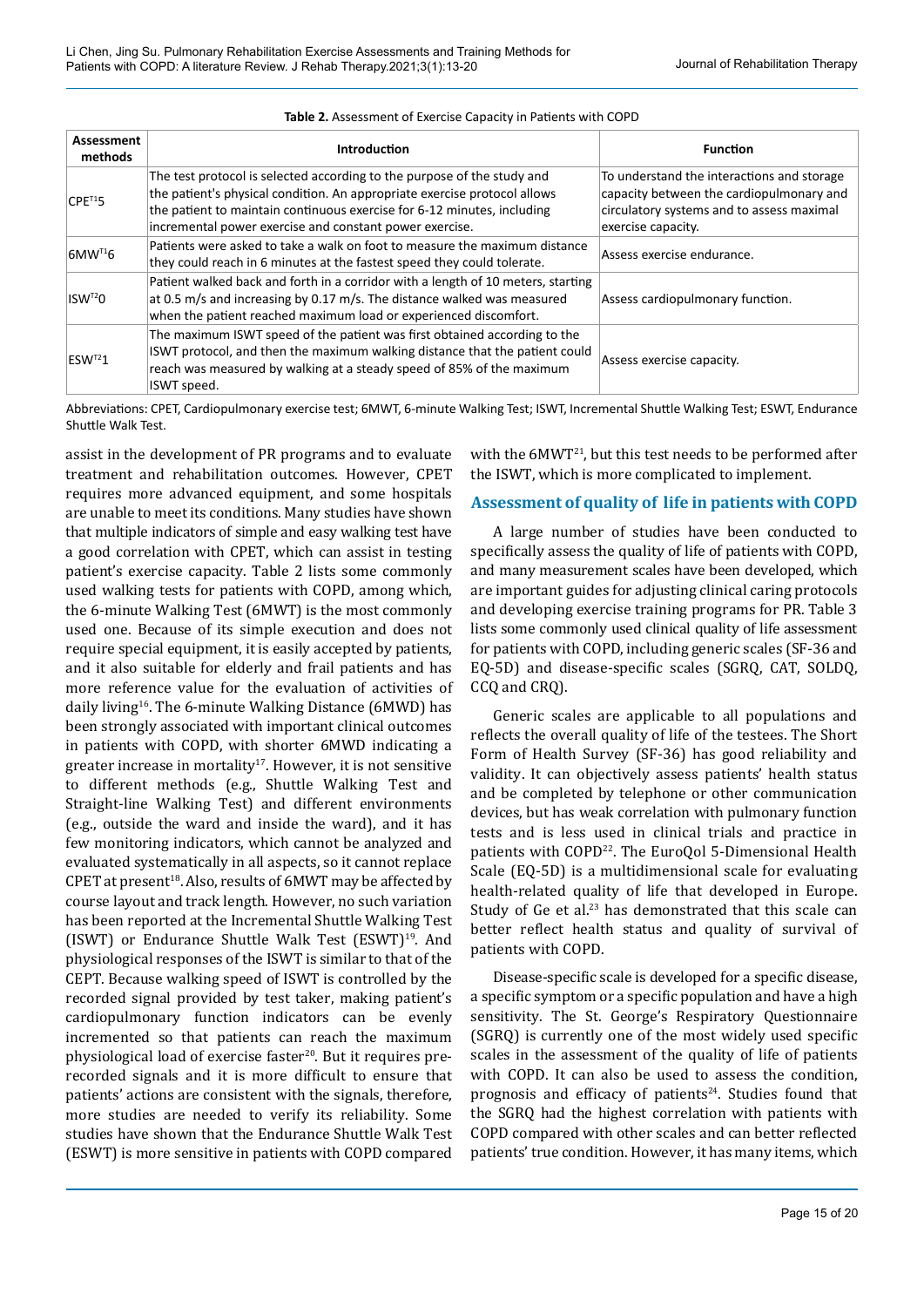| <b>Assessment</b><br>methods | <b>Introduction</b>                                                                                                                                                                                                                                                                                                                                                                                                                                                     | <b>Function</b>                                                                                                        |
|------------------------------|-------------------------------------------------------------------------------------------------------------------------------------------------------------------------------------------------------------------------------------------------------------------------------------------------------------------------------------------------------------------------------------------------------------------------------------------------------------------------|------------------------------------------------------------------------------------------------------------------------|
| $SF-3^{62}2$                 | Contains 36 questions divided into 8 dimensions, including physiological function,<br>physical function, physical perception, mental state, social function, emotional<br>function and mental health.                                                                                                                                                                                                                                                                   | Comprehensive evaluation of patient's<br>physical health and mental health status.                                     |
| EQ-5 $D^{23}$                | It is composed of EQ-5D health description system and EQ-5D VAS. EQ-5D health<br>description system is divided into five dimensions, which are motor ability, self-<br>care ability, daily activity ability, pain/discomfort and anxiety/depression. EQ-5D<br>VAS consists of a 20-cm vertical line that reflects the patient's quality of life by<br>measuring the distance between the patient's marker point and the end of the<br>"the best health status in mind". | Describe the patient's health status and<br>quality of life.                                                           |
| $SGR^{Q2}4$                  | It consists of 50 questions with 3 parts: symptoms (frequency and severity of<br>occurrence), activities (activities that cause shortness of breath or restricted<br>breathing) and impact on daily life (social competence and mental health).                                                                                                                                                                                                                         | The gold standard for measuring quality<br>of life and impaired health in patients<br>with respiratory diseases.       |
| $CA^{T2}5$                   | Consisting of 8 items covering various aspects of symptom assessment, mobility,<br>mental health status sleep quality, etc., higher scores represent lower quality of<br>life for patients.                                                                                                                                                                                                                                                                             | Simple and reliable for evaluating the<br>quality of life and health status of<br>patients with COPD.                  |
| $SOLD^{02}6$                 | Contains 29 items measuring 4 aspects of survival quality: motor function,<br>emotional function, satisfaction with treatment and the ability to overcome<br>setbacks.                                                                                                                                                                                                                                                                                                  | Assess patient's quality of life.                                                                                      |
| $CC^{02}$ 7                  | It consists of 10 entries divided into 3 dimensions, namely symptoms, physical<br>function and mental health status, with higher scores representing lower quality<br>of life for patients.                                                                                                                                                                                                                                                                             | Evaluation of quality of life in patients<br>with COPD and can be used to measure<br>the clinical control of patients. |
| $CR^{02}8$                   | Contains 20 questions divided into 4 sections: dyspnea, fatigue, mood and self-<br>management.                                                                                                                                                                                                                                                                                                                                                                          | A recognized standard for evaluating the<br>quality of life of Patients with COPD.                                     |

#### **Table 3.** Assessment of Quality of Life in Patients with COPD

Abbreviations: SF-36, Short Form of Health Survey; EQ-5D, EuroQol 5-Dimensional Health Scale; SGRQ, St. George's Respiratory Questionnaire; CAT, COPD Assessment TestTM; SOLDQ, Seattle Chronic Obstructive Lung Disease Questionnaire; CCQ, Clinical COPD Questionnaire; CRQ, Chronic Respiratory Disease Questionnaire; VAS, Visual Analogue Scale; COPD, chronic obstructive pulmonary disease.

is too complicated and time-consuming for elderly patients. Compared with SGRQ, COPD Assessment TestTM (CAT) has fewer items, which can be completed more quickly and easily for elderly patients and patients with less education<sup>25</sup>. Seattle Chronic Obstructive Lung Disease Questionnaire (SOLDQ) has better reliability and is particularly suitable for long-term follow-up studies and analysis quality of life in a large sample of patients with  $COPD<sup>26</sup>$ . However, geographical differences among patients should be considered when using it. Clinical COPD Questionnaire (CCQ) has a few items and is easy to complete. It is usually used in mild to moderate COPD and its use for assessment is less burdensome for patients when they experience deterioration<sup>27</sup>. Chronic Respiratory Disease Questionnaire (CRQ) is more effective when assessing older patients. It is sensitive to individual changes but less sensitive in patients with milder symptoms or younger age and not suitable for comparison between different populations<sup>28</sup>.

#### **Exercise Training**

PR exercise training not only enhances muscle aerobic metabolism, increases muscle mass and strength, and improves muscle endurance in patients with COPD, but also reduces lactate levels in patients and decreases minute ventilation and ventilatory demand. Studies<sup>29</sup> have confirmed that PR exercise training can increase the exercise tolerance of patients with COPD, relieve

their dyspnea symptoms and improve quality of life. Benefits of PR exercise training are not related to the age, disease duration or severity of the disease<sup>30</sup>, and it is more important to recommend PR exercise training for patients who lack exercise training or have decreased mobility. Exercise training includes various forms; the American College of Sports Medicine (ACSM) recommends endurance exercise training, resistance exercise training and respiratory muscle training for patients with COPD31; the American Thoracic Society and the European Respiratory Society (ATS/ERS) recommend endurance exercise training, resistance exercise training and upper extremity exercise training<sup>32</sup>; the American Association for Cardiovascular and Pulmonary Rehabilitation (AACVPR) recommends endurance exercise training and resistance exercise training<sup>33</sup>. Therefore, health professionals need to individualize the exercise training program for each patient. The following is a discussion of exercise training methods in PR.

### **Methods of exercise training**

#### **Endurance exercise training**

Endurance exercise training is considered an important part of the PR program. Studies have shown that endurance exercise training can reduce exercise hyperemia, exertional dyspnea and muscle dysfunction in patients with COPD34.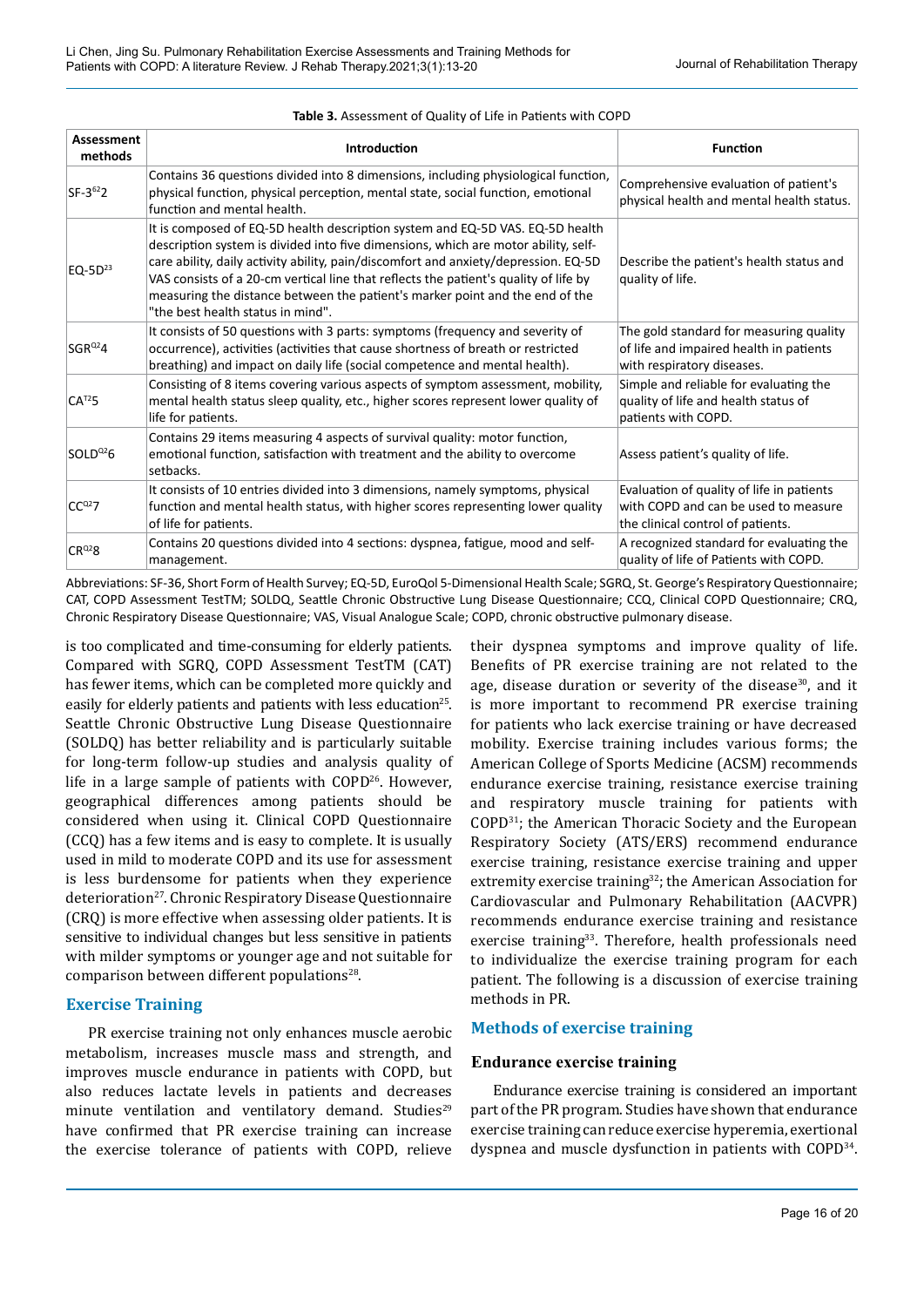Commonly used endurance exercise training includes walking (on a treadmill and on the floor) and cycling (power bikes and regular bikes). A study by Bickford et al.35 in the United States covering 43 states with 283 programs showed that 37% of PR programs used power bicycles, which seemed to be accepted by more patients than other endurance exercise training. Compared with other endurance exercise training methods, bicycles seem to be accepted by more patients because patients were able to convert it into a part of their daily life activities and adhere to it for a long time. However, cycling training often leads to fatigue of the quadriceps, so if a patient desires to improve walking ability, ground walking training may be a better choice.

# **Resistance exercise training**

Patients with COPD are susceptible to varying degrees of muscle atrophy and muscle weakness due to lack of exercise training, and resistance exercise training can help improve muscle strength and symptoms, as well as improve activities of daily living  $(ADL)$  and exercise capacity<sup>36</sup>. In addition to free weightlifting (e.g., dumbbells and shot puts), resistance exercise training can also be performed by using weights on the joints, stretch bands and using one's own body weight to increase the strength load (e.g., stair climbing, squats and sit-ups). Studies $37$  have shown that multi-joint exercise training (e.g., sit-ups and bench press) is more effective in improving patients' muscle strength than single-joint exercise training. In daily life, patients should be encouraged to perform more multi-joint exercises. The American College of Sports Medicine (ACSM) guidelines on resistance exercise training emphasize the principle of overload, which involves gradually increasing the patient's exercise load over time to maximize muscle strength and endurance<sup>31</sup>. This can be achieved by increasing the weight load, times of exercises for each group and duration of exercise training and by decreasing the rest time.

# **Neuromuscular electrical stimulation**

Neuromuscular electrical stimulation (NMES) stimulates the phrenic nerve through functional electrical impulses, conducts excitement and plays a similar role to the respiratory center. Currently, commonly used diaphragmatic pacemakers include both in vitro and in vivo. Implantable diaphragm pacemakers are traumatic, prone to complications such as iatrogenic infections and are relatively expensive, making them unsuitable for rehabilitation applications<sup>38</sup>. In contrast, the extracorporeal type stimulates the phrenic nerve motor points through the body surface, which allows the diaphragm to contract regularly without implantation. It is noninvasive and more convenient, and improves patient's tidal volume and diaphragm mobility while transforming diaphragm into muscle fibers with anti-fatigue function. This method

is suitable for patients who are seriously ill and cannot participate in PR exercise training with a certain intensity.

# **Intensity**

Many studies have shown that the intensity of exercise should follow the principle of individualized formulation. High-intensity exercise has greater physiological benefits for patients, and stable patients with good cardiopulmonary function and high compliance can be guided to carry out high-intensity exercise training<sup>39</sup>. Although there is a significant improvement in exercise capacity and physiological response after high-intensity exercise training, this method is not suitable for patients with severe disease and poor compliance. Therefore, intermittent exercise training with a gradual increase in exercise intensity can be used for patients with moderate to severe disease or higher<sup>40</sup>. The American Association for Cardiovascular and Pulmonary Rehabilitation (AACVPR) recommends that Patients with COPD start with breathing muscle training, perform continuous exercises at a constant speed and low intensity, followed by overall endurance exercise. The absolute indicator of the upper limit of exercise is the presence of uncomfortable symptoms in patients, such as myocardial ischemia.

# **Frequency and duration**

There is no clear standard for the duration of PR exercise training. Long-term exercise training has a certain effect on the improvement muscle strength therefore improving dyspnoea and making patients have a sensation of improved lung function. In general, the longer the duration of exercise training, the more significant the effect will be. The American Thoracic Society and the European Respiratory Society (ATS/ERS) believe that for Patients with COPD, it takes at least 8 weeks of training to bring about changes in the clinical indicators of patients and the indicators will plateau after training reaches 12 weeks. Some scholars<sup>41</sup> have shown that 4 weeks of exercise training improved exercise capacity by 10% in patients with COPD that were over 50 years of age, while 5 weeks of intervention time was required to achieve the same results in patients over 60 years of age, suggesting that older patients need more exercise training time to get better PR effects. A study by Liang<sup>42</sup> et al. showed that patients with COPD in stable phase undergo PR exercise training for 60 minutes per day and three times per week, continued to home rehabilitation after discharge will significantly improve the patients' pulmonary function. This is basically the same as the endurance exercise training program recommended by the AACVPR (20 to 60 minutes each time, 3 to 5 times a week).

# **Time**

At present, in Australia and many other countries, PR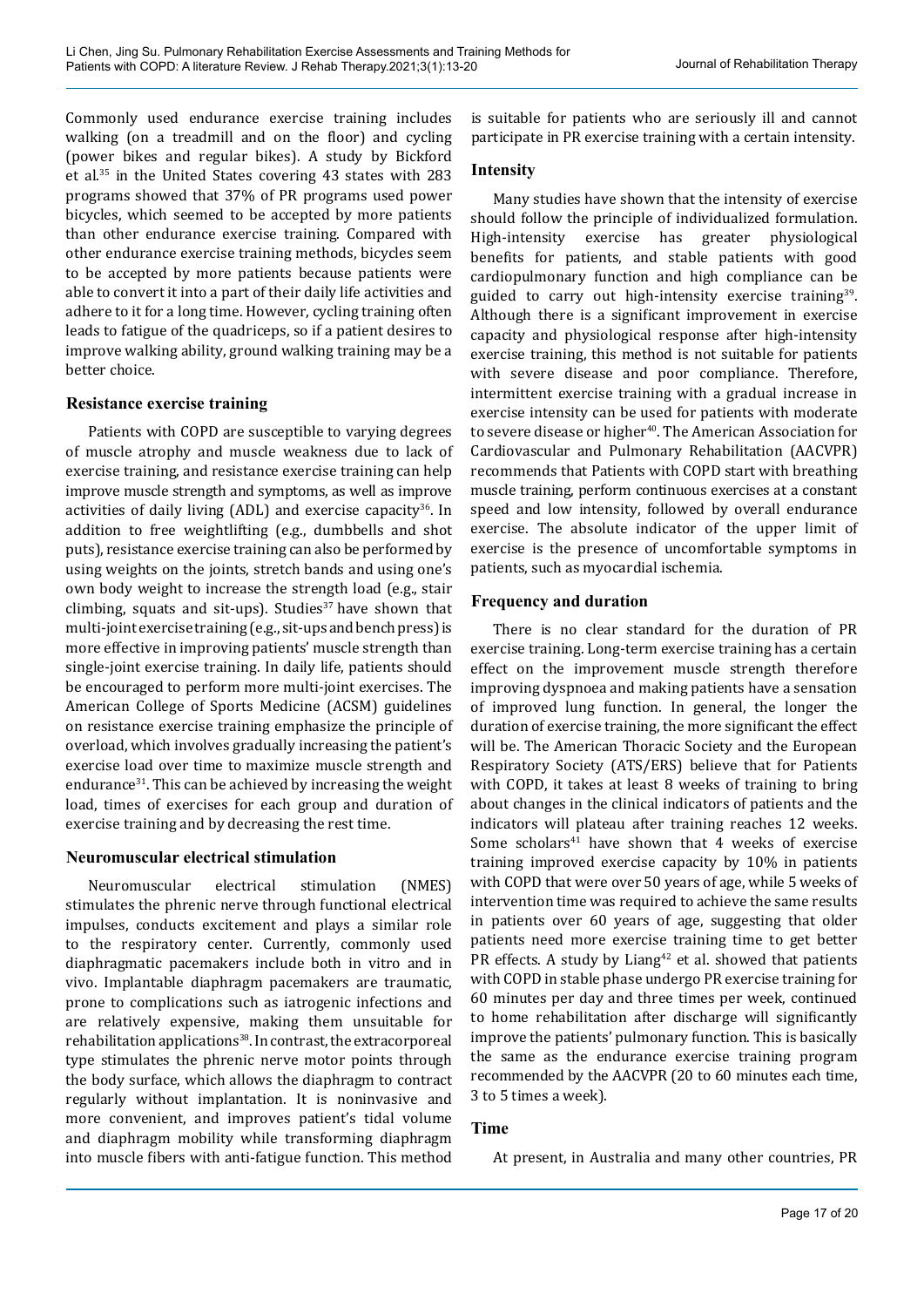programs tend to last 6-12 weeks with 2-3 supervised training sessions per week and last for about 60-90 minutes $43$ . This is aligned with the latest ATS/ERS statement on PR which translates to 12-24 sessions (two training sessions per week) or 18-36 sessions (three training sessions per week) $32$ . A 3-month outdoor Nordic walking exercise program for 60 elderly patients with moderate to severe COPD reported that 76% of participants achieved a minimum important difference (MID) increase in 6MWD after 20 supervised pulmonary rehabilitation training sessions, whereas only 20% of that group met the MID following 10 training sessions $44$ .

### **Other training methods**

### **Tai Chi**

Tai Chi, which originated in China, is a systematic aerobic exercise training and is considered a suitable medium-intensity exercise training for patients with COPD. A Meta-study by Wu et al $45$ , which included 824 patients with COPD, reported that compared with other exercise training, Tai Chi has a higher safety coefficient and for patients in stable phase, it can improve their dyspnea symptoms, increase exercise endurance and has a positive effect on BODE index, mental health status and quality of life. Chen et al $46$  suggested that Tai Chi can produce a stimulus similar to the effect of a treadmill on physiology of patients with COPD by exercising the muscles and joints of the whole body, making respiratory muscle fibers thicker, thus reducing respiratory rate and increasing the depth of effective breathing. Although there are many types of Tai Chi, there is no research on the most suitable type of taijiquan for patients with COPD. Future research should try to find the simplest and most effective types of Tai Chi.

#### **Yoga**

Yoga is an appropriate low-intensity exercise training for patients with COPD. Although there are no trials to prove the efficacy of flexibility training represented by yoga in chronic respiratory disease, it is commonly used in PR exercise training. Yoga stretches well the major muscle groups of patients, such as calves, quadriceps and biceps, and helps to increase the strength, flexibility, endurance and coordination of skeletal muscles. Also, pranayama (breathing techniques) in yoga enables patients to increase cardiopulmonary resistance through breath control, thus increasing lung capacity and decreasing respiratory rate. Studies<sup>47</sup> have confirmed that yoga can improve the quality of life and exercise capacity of patients with COPD, and it may become an adjuvant therapy in PR exercise training in the future.

### **Conclusion**

There are many methods of exercise assessment for

| <b>DEPARTMENT:</b>          | HOSPITALWARD:                                  |           | <b>BEDNUMBER:</b>           |  |                              | HOSPITALIZATIONNUMBER: |
|-----------------------------|------------------------------------------------|-----------|-----------------------------|--|------------------------------|------------------------|
| NAME:                       | $AGE$ :                                        |           | SEX:                        |  | <b>ADMISSION TIME:</b>       |                        |
|                             | Assessments of exercise capacity (record date: |           |                             |  | end record date:             | 1                      |
| <b>Items</b>                | <b>Assessments/Tests</b>                       |           | Pre-PR exercise<br>training |  | Post-PR exercise<br>training | Registrar              |
| <b>Dyspnea</b>              |                                                |           |                             |  |                              |                        |
| <b>Exercise</b><br>capacity |                                                |           |                             |  |                              |                        |
| Quality<br>of life          |                                                |           |                             |  |                              |                        |
|                             | PR exercise training (record date:             |           |                             |  | end record date:             | )                      |
| <b>Methods</b>              | <b>Duration</b>                                | Frequency | Intensity                   |  | <b>Adaptability</b>          | Registrar              |
|                             |                                                |           |                             |  |                              |                        |
|                             |                                                |           |                             |  |                              |                        |

patients with COPD and it is very crucial to select the most appropriate scales and tests to evaluate the effects of patients on their rehabilitation and prognosis. The following figure (figure 1) is a simple PR exercise training record sheet developed by us for patients with COPD. It records the results of pre- and post-exercise assessments in three dimensions: dyspnea, exercise capacity, and quality of life, as well as time, intensity, and frequency of exercise training. It is our goal to develop individualized exercise training prescriptions for patients with COPD. At present, more research is still needed to develop a systematic and standardized assessment method to provide a basis for the development of individualized exercise training programs for patients with COPD.

### **Conflict of Interest**

The authors declare no conflict of interest.

#### **Funding**

This study received no special grant from any funding agency.

### **Acknowledgment**

None

### **Author Contributions**

The author contributions are as follow: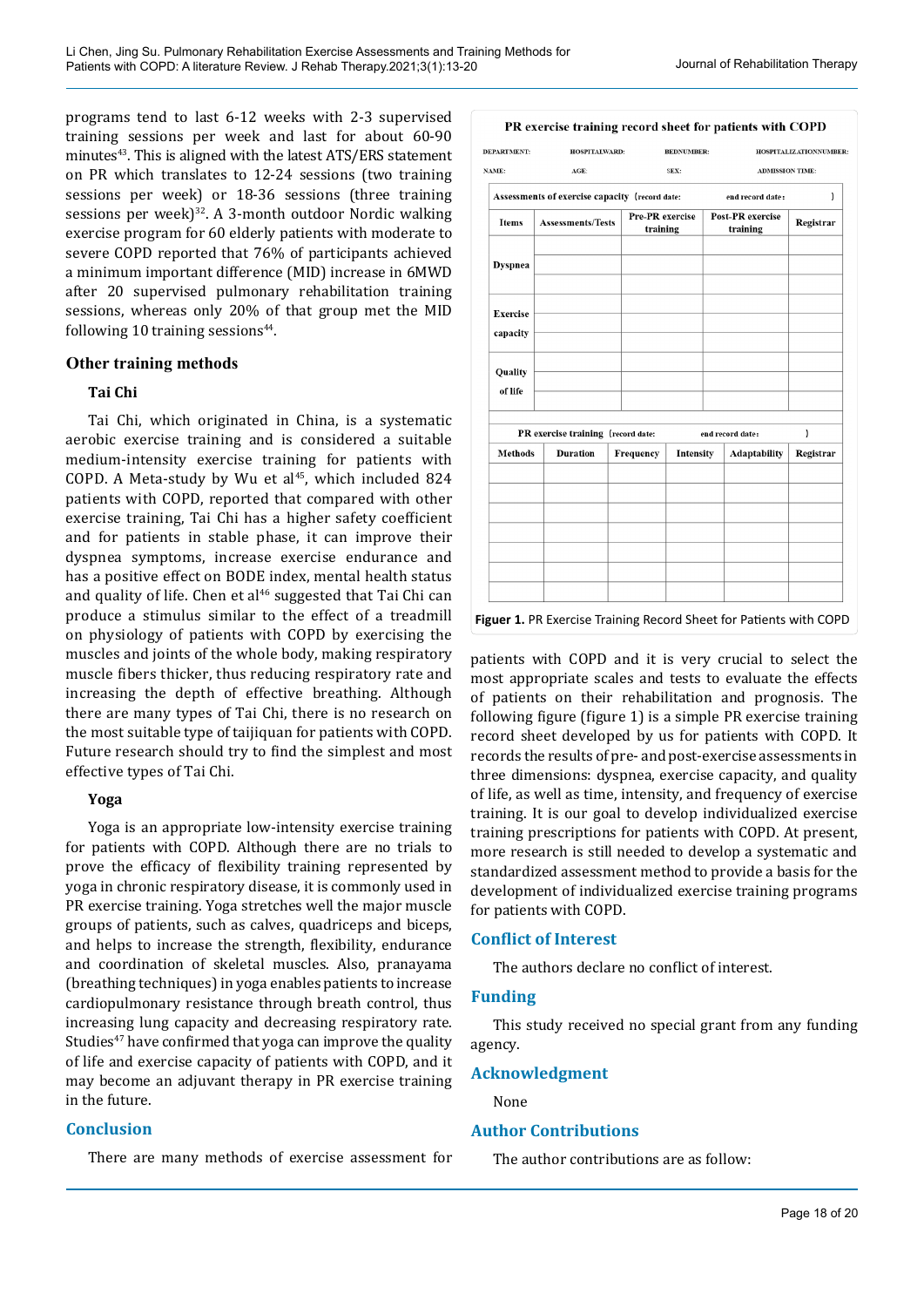Li Chen, Conceptualization, Writing- Original draft preparation;

Jing Su, Writing- Reviewing and Editing.

#### **References**

- 1. Ritchie AI, Wedzicha JA. Definition, Causes, Pathogenesis, and Consequences of Chronic Obstructive Pulmonary Disease Exacerbations. Clin Chest Med. 2020 Sep;41(3):421-438. doi: 10.1016/j.ccm.2020.06.007. PMID: 32800196; PMCID: PMC7423341.
- 2. Montes de Oca M, Pérez-Padilla R. Global Initiative for Chronic Obstructive Lung Disease (GOLD)-2017: The alat perspective. Arch Bronconeumol. 2017 Mar;53(3):87-88. English, Spanish. doi: 10.1016/j.arbres.2017.01.002. Epub 2017 Feb 17. PMID: 28222935.
- 3. Zhang XM, YangPY, Zhang YX, et al. Evidence summary of best practice literature for pulmonary rehabilitation in patients with chronic obstructive pulmonary disease. Journal of Nursing Science. 2020;35(12):94-98. doi: 10.3870/j.issn.1001-4152.2020.12.094
- 4. Vonbank K, Strasser B, Mondrzyk J, et al. Strength training increases maximum working capacity in patients with COPD--randomized clinical trial comparing three training modalities. Respir Med. 2012 Apr;106(4):557-63. doi: 10.1016/j.rmed.2011.11.005. Epub 2011 Nov 26. PMID: 22119456.
- 5. Ries AL, Bauldoff GS, Carlin BW, et al. Pulmonary Rehabilitation: Joint ACCP/AACVPR Evidence-Based Clinical Practice Guidelines. Chest. 2007 May;131(5 Suppl):4S-42S. doi: 10.1378/chest.06-2418. PMID: 17494825.
- 6. Celli BR, MacNee W; ATS/ERS Task Force. Standards for the diagnosis and treatment of patients with COPD: a summary of the ATS/ERS position paper. Eur Respir J. 2004 Jun;23(6):932-46. doi: 10.1183/09031936.04.00014304. Erratum in: Eur Respir J. 2006 Jan;27(1):242. PMID: 15219010.
- 7. Reddel HK, Taylor DR, Bateman ED, et al. American Thoracic Society/ European Respiratory Society Task Force on Asthma Control and Exacerbations. An official American Thoracic Society/European Respiratory Society statement: asthma control and exacerbations: standardizing endpoints for clinical asthma trials and clinical practice. Am J Respir Crit Care Med. 2009 Jul 1;180(1):59-99. doi: 10.1164/ rccm.200801-060ST. PMID: 19535666.
- 8. Fabre C, Chehere B, Bart F, et al. Relationships between heart rate target determined in different exercise testing in COPD patients to prescribed with individualized exercise training. Int J Chron Obstruct Pulmon Dis. 2017 May 16;12:1483-1489. doi: 10.2147/COPD. S129889. PMID: 28553100; PMCID: PMC5439969.
- 9. Bestall JC, Paul EA, Garrod R, et al. Usefulness of the Medical Research Council (MRC) dyspnoea scale as a measure of disability in patients with chronic obstructive pulmonary disease. Thorax. 1999 Jul;54(7):581-6. doi: 10.1136/thx.54.7.581. PMID: 10377201; PMCID: PMC1745516.
- 10. Mador MJ, Rodis A, Magalang UJ. Reproducibility of Borg scale measurements of dyspnea during exercise in patients with COPD. Chest. 1995 Jun;107(6):1590-7. doi: 10.1378/chest.107.6.1590. PMID: 7781352.
- 11. Bausewein C, Farquhar M, Booth S, et al. Measurement of breathlessness in advanced disease: a systematic review. Respir Med. 2007 Mar;101(3):399-410. doi: 10.1016/j.rmed.2006.07.003. Epub 2006 Aug 17. PMID: 16914301.
- 12. Mahler DA, Weinberg DH, Wells CK, et al. The measurement of dyspnea. Contents, interobserver agreement, and physiologic correlates of two new clinical indexes. Chest. 1984 Jun;85(6):751-8. doi: 10.1378/chest.85.6.751. PMID: 6723384.
- 13. Ren L, Li QY. Evaluation of pulmonary rehabilitation and BODE index. Chinese Journal of Rehabilitation Medicine, 2009(08):763-765.
- 14. Stringer W, Marciniuk D. The Role of Cardiopulmonary Exercise Testing (CPET) in Pulmonary Rehabilitation (PR) of Chronic Obstructive Pulmonary Disease (COPD) Patients. COPD. 2018 Dec;15(6):621-631. doi: 10.1080/15412555.2018.1550476. Epub 2018 Dec 30. PMID: 30595047.
- 15. Erratum: ATS Statement: Guidelines for the Six-Minute Walk Test. Am J Respir Crit Care Med. 2016 May 15;193(10):1185. doi: 10.1164/ rccm.19310erratum. Erratum for: Am J Respir Crit Care Med. 2002 Jul 1;166(1):111-7. PMID: 27174486.
- 16. Holland AE, Spruit MA, Troosters T, et al. An official European Respiratory Society/American Thoracic Society technical standard: field walking tests in chronic respiratory disease. Eur Respir J. 2014 Dec;44(6):1428-46. doi: 10.1183/09031936.00150314. Epub 2014 Oct 30. PMID: 25359355.
- 17. Li N, Qiu C, Wei YL. Role of 6-minute walk test in chronic obstructive pulmonary diseases. Chinese Journal of Tissue Engineering Research, 2008, 12(011):2116-2119.
- 18. Singh SJ, Puhan MA, Andrianopoulos V, et al. An official systematic review of the European Respiratory Society/American Thoracic Society: measurement properties of field walking tests in chronic respiratory disease. Eur Respir J. 2014 Dec;44(6):1447-78. doi: 10.1183/09031936.00150414. Epub 2014 Oct 30. PMID: 25359356.
- 19. Zainuldin R, Mackey MG, Alison JA. Prescription of walking exercise intensity from the incremental shuttle walk test in people with chronic obstructive pulmonary disease. Am J Phys Med Rehabil. 2012 Jul;91(7):592-600. doi: 10.1097/PHM.0b013e31824660bd. PMID: 22286894.
- 20. Revill SM, Morgan MD, Singh SJ, et al. The endurance shuttle walk: a new field test for the assessment of endurance capacity in chronic obstructive pulmonary disease. Thorax. 1999 Mar;54(3):213-22. doi: 10.1136/thx.54.3.213. PMID: 10325896; PMCID: PMC1745445.
- 21. Larson JS. The MOS 36-item short form health survey. A conceptual analysis. Eval Health Prof. 1997 Mar;20(1):14-27. doi: 10.1177/016327879702000102. PMID: 10183310.
- 22. Ge ZQ, Tian K, Zhao K. Analysis on the Improvement of Quality of Life in COPD Patients After Implementing Clinical Pathway Based on the EQ-5D. Chinese Hospital Management. 2016;36(04):35-37.
- 23. Jones PW, Quirk FH, Baveystock CM, et al. A self-complete measure of health status for chronic airflow limitation. The St. George's Respiratory Questionnaire. Am Rev Respir Dis. 1992 Jun;145(6):1321- 7. doi: 10.1164/ajrccm/145.6.1321. PMID: 1595997.
- 24. Trappenburg JC, Touwen I, de Weert-van Oene GH, et al. Detecting exacerbations using the Clinical COPD Questionnaire. Health Qual Life Outcomes. 2010 Sep 16;8:102. doi: 10.1186/1477-7525-8-102. PMID: 20846428; PMCID: PMC2949819.
- 25. Huang TY, Moser DK, Hsieh YS, et al. Validation of Chinese version of the Modified Pulmonary Functional Status and Dyspnea Questionnaire with heart failure patients in Taiwan. Am J Crit Care. 2008 Sep;17(5):436-42. PMID: 18775999.
- 26. [27] Fan VS, Bridevaux PO, McDonell MB, et al. Regional variation in health status among chronic obstructive pulmonary disease patients. Respiration. 2011;81(1):9-17. doi: 10.1159/000320115. Epub 2010 Aug 17. PMID: 20720400.
- 27. Karloh M, Fleig Mayer A, Maurici R, et al. The COPD Assessment Test: What Do We Know So Far?: A Systematic Review and Meta-Analysis About Clinical Outcomes Prediction and Classification of Patients Into GOLD Stages. Chest. 2016 Feb;149(2):413-425. doi: 10.1378/ chest.15-1752. Epub 2016 Jan 12. PMID: 26513112.
- 28. Rutten EP, Franssen FM, Engelen MP, et al. Greater whole-body myofibrillar protein breakdown in cachectic patients with chronic obstructive pulmonary disease. Am J Clin Nutr. 2006 Apr;83(4):829- 34. doi: 10.1093/ajcn/83.4.829. PMID: 16600935.